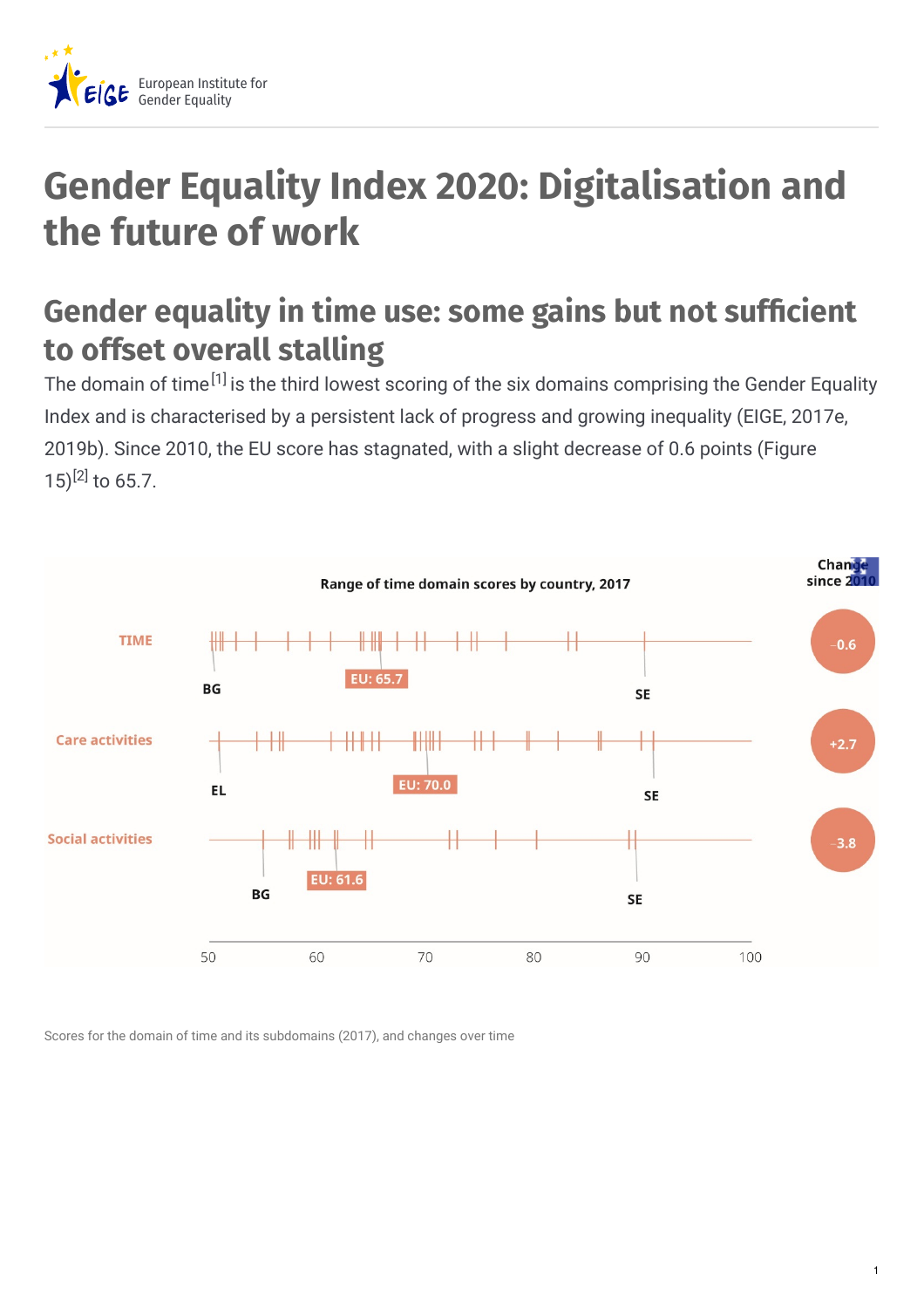Owing to the absence of up-to-date data on time use, the score for the domain of time has not been updated since 2017. Since 2010, 10 Member States have seen their score decrease (the Netherlands, Finland, the United Kingdom, Luxembourg, Belgium, Germany, Poland, Lithuania, Romania and Bulgaria). The most pronounced regressions have been seen in Belgium (– 5 points), Germany  $(-4.8 \text{ points})$  and Finland  $(-2.7 \text{ points})$ .

The majority of EU countries have observed improvements in their scores since 2010, ranging from increases of 9.9 points in Malta, 9.1 points in Greece and 8.8 points in Portugal to increases of 1.2 points in Croatia and 1 point in Estonia. France and Hungary have not seen their scores change substantially since 2010 (+ 0.7 and + 0.2 points, respectively).

As shown in Figure 16, the EU score for the domain of time (65.7 points) masks a variety of national circumstances, with scores ranging from 42.7 in Bulgaria to 90.1 in Sweden. Time has the second broadest dispersion of countries' scores in the Gender Equality Index (after the domain of power). The social activities subdomain, with a score of 61.6 points in 2018, reveals higher levels of gender inequality than the care subdomain (70 points).